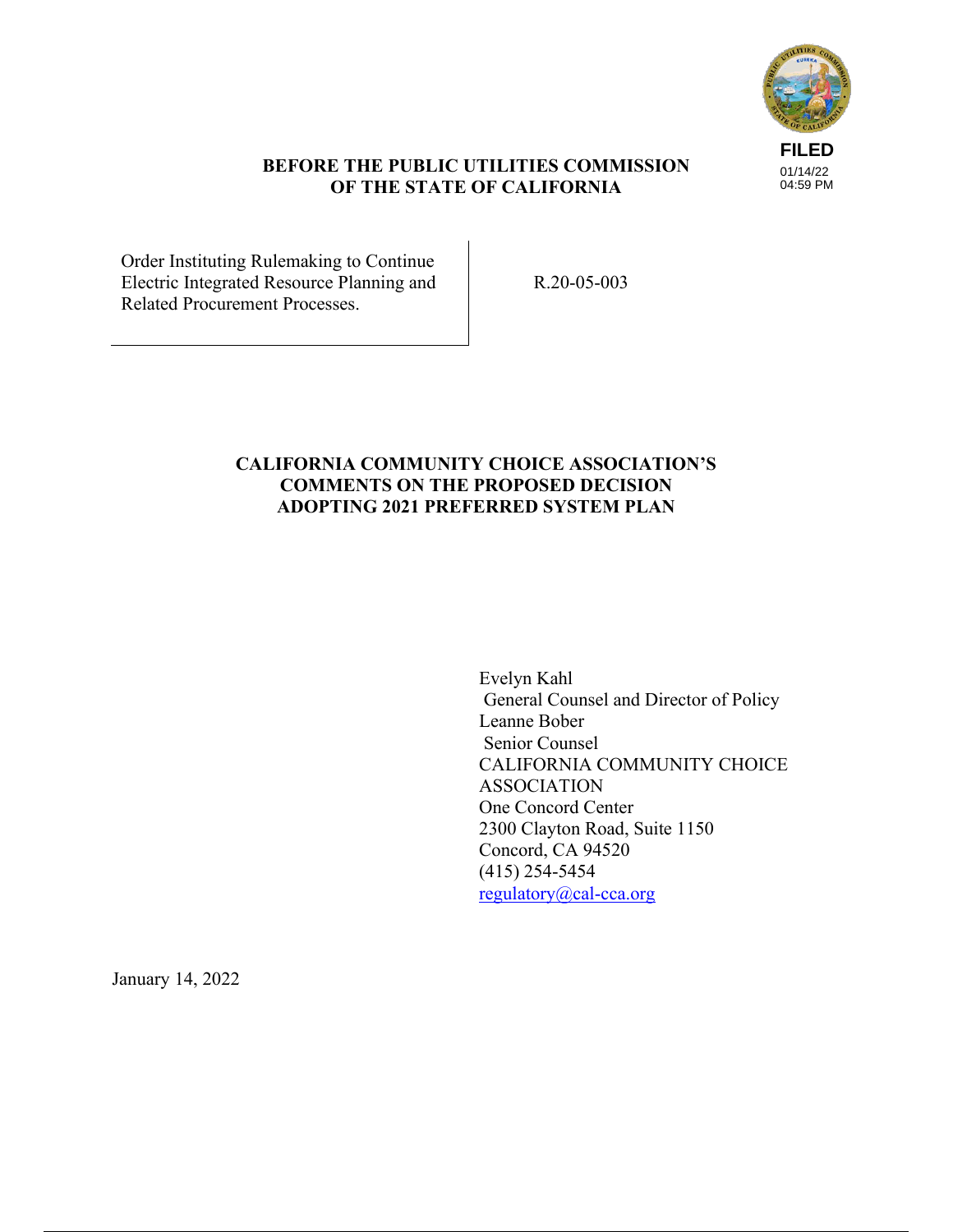| I.  |           |                                                                                                                                        |  |
|-----|-----------|----------------------------------------------------------------------------------------------------------------------------------------|--|
| Π.  |           | THE COMMISSION SHOULD COMMIT TO ENSURING COST<br>EFFECTIVENESS OF PLANNED RESOURCES PRIOR TO ISSUING                                   |  |
|     | A.        | Public Utilities Code Sections 454.51 and 454.52 Require the<br>Commission to Consider Reliability, Clean Energy and Cost-             |  |
|     | <b>B.</b> | The 22.5 Percent Planning Reserve Margin Has Not Been Adequately                                                                       |  |
|     | C.        | Affordability Considerations Should be Incorporated into the IRP                                                                       |  |
| Ш.  |           | THE "EXPECTATION" THAT RESOURCES IDENTIFIED BY THE PSP<br>MUST BE DEVELOPED BY LSES SHOULD BE DELETED FROM THE                         |  |
| IV. |           | THE PSP SHOULD BE MODIFIED TO ENABLE ACCURATE CAISO TPP<br>ANALYSIS OF REQUIRED TRANSMISSION CAPACITY FOR LONG-                        |  |
|     | A.        | Accurate Timing for Geothermal Long-Lead-Time Resources Must Be<br>Considered in Transmission Planning Due to Likely Import Capability |  |
|     | <b>B.</b> | The Commission's Busbar Mapping Must Accurately Reflect the<br>Availability and Location of Cost-Effective Geothermal Resources 9      |  |
| V.  |           | THE MODIFIED IRP CYCLE PROCESS SHOULD ALLOW ADEQUATE                                                                                   |  |
|     | A.        | The 2020 LSE IRP Submission Process Provided Inadequate Time for<br>LSEs to Develop Their Plans After Receiving Final Planning Inputs  |  |
|     | B.        | The PD Should Be Modified to Require Planning Standards to be<br>Provided Earlier, and Allow LSEs at Least 180 Days After Receiving    |  |

# **TABLE OF CONTENTS**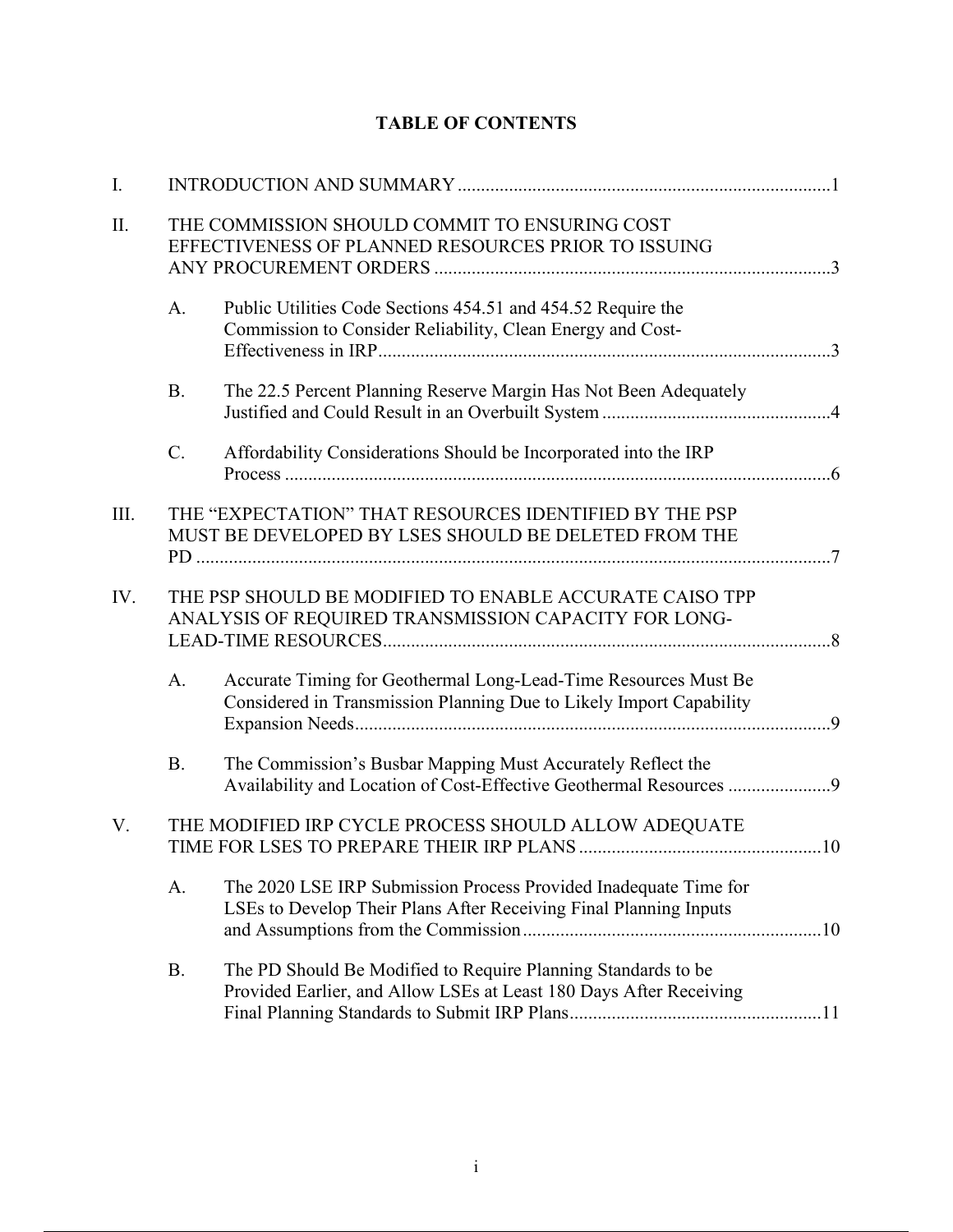# **TABLE OF CONTENTS (continued)**

| VI.  | ANY PROPOSED IRP LONG-TERM PROGRAMMATIC STRUCTURE        |  |
|------|----------------------------------------------------------|--|
|      | SHOULD NOT INCORPORATE PENALTIES OR BACKSTOP             |  |
|      |                                                          |  |
| VII. | FLEXIBILITY TO ADDRESS COST AND FEASIBILITY              |  |
|      | CONSIDERATIONS FOR OFFSHORE WIND AS A RESOURCE           |  |
|      |                                                          |  |
|      | VIII. THE PD SHOULD BE CLARIFIED TO EXPLAIN WHY PROPOSED |  |
|      | PROCUREMENT IN THE PSP CORE PORTFOLIO DECREASES AS EV    |  |
|      |                                                          |  |
|      |                                                          |  |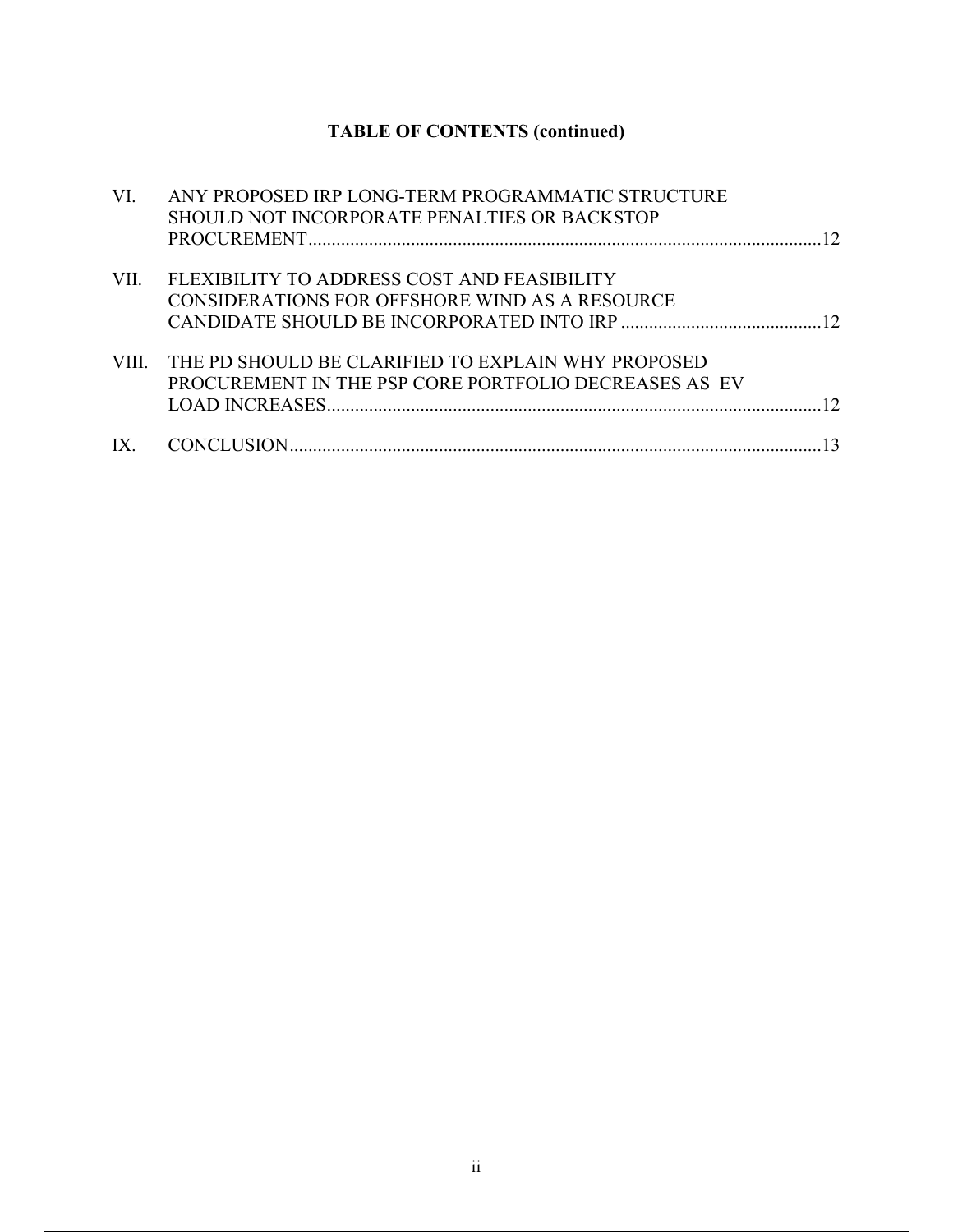# **TABLE OF AUTHORITIES**

# **California Public Utilities Commission Decisions**

# **California Public Utilities Commission Rulemakings**

# **California Public Utilities Commission Rules of Practice and Procedure**

|--|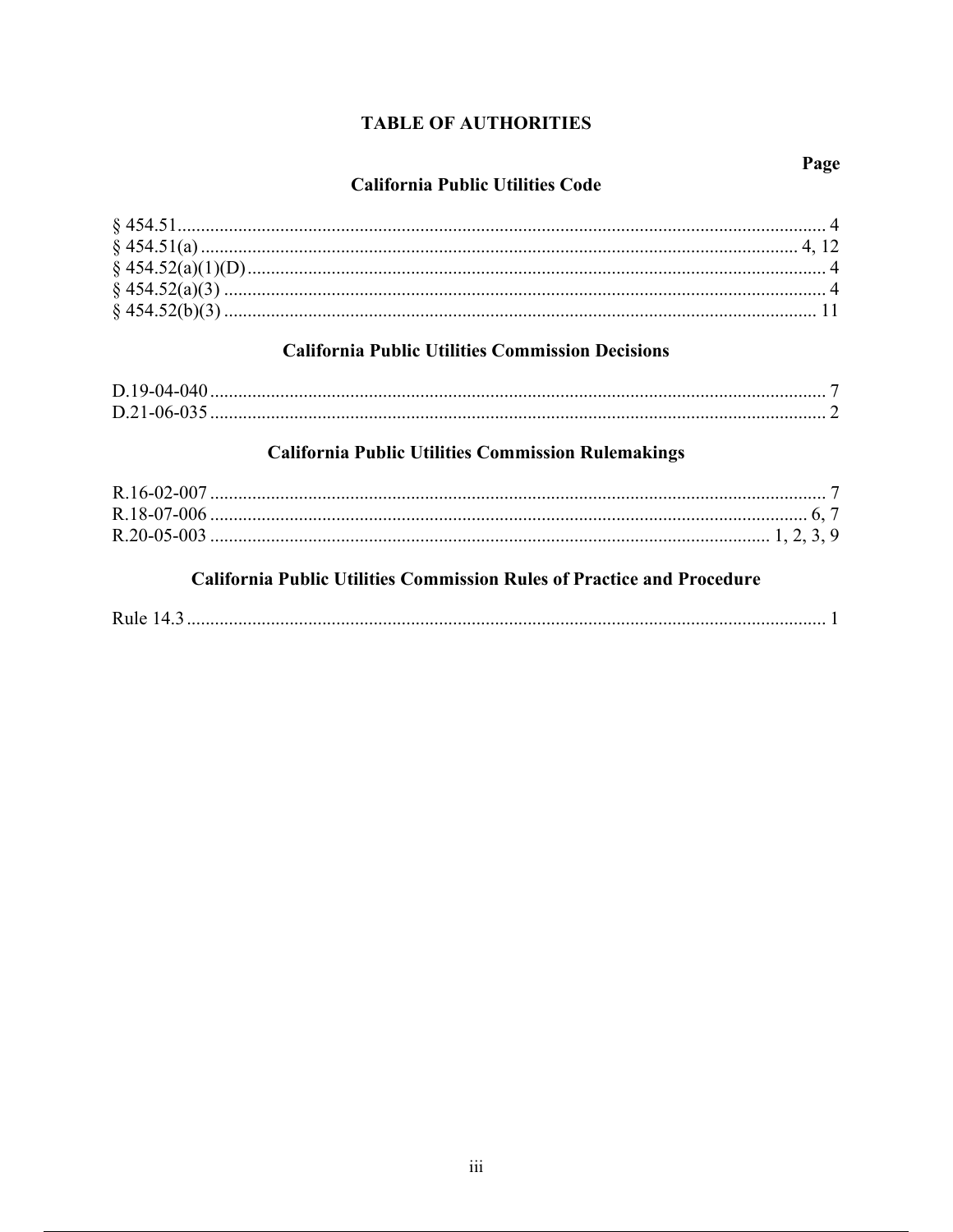#### **SUMMARY OF RECOMMENDATIONS**

- $\checkmark$  The California Public Utilities Commission (Commission) should commit to ensuring cost effectiveness of planned resources prior to issuing any procurement orders;
- $\checkmark$  The "expectation" that resources identified by the Preferred System Plan (PSP) be developed should be removed from the Proposed Decision;
- $\checkmark$  Timing for long-lead-time (LLT) resources should be consistent with the Mid-term Reliability (MTR) Decision to ensure accurate California Independent System Operator (CAISO) Transmission Planning Process (TPP) analysis of required transmission capacity;
- $\checkmark$  LSEs should be allowed six months from the date the Commission provides the final planning assumptions and inputs to file their Integrated Resource Plan (IRP) plans;
- $\checkmark$  Any proposed IRP long-term programmatic structure should not incorporate penalties or backstop procurement;
- $\checkmark$  Flexibility to address cost and feasibility considerations for offshore wind as a resource candidate should be incorporated into IRP; and
- $\checkmark$  The Proposed Decision should be clarified to explain why proposed procurement in the PSP Core Portfolio decreases as electric vehicle (EV) load increases.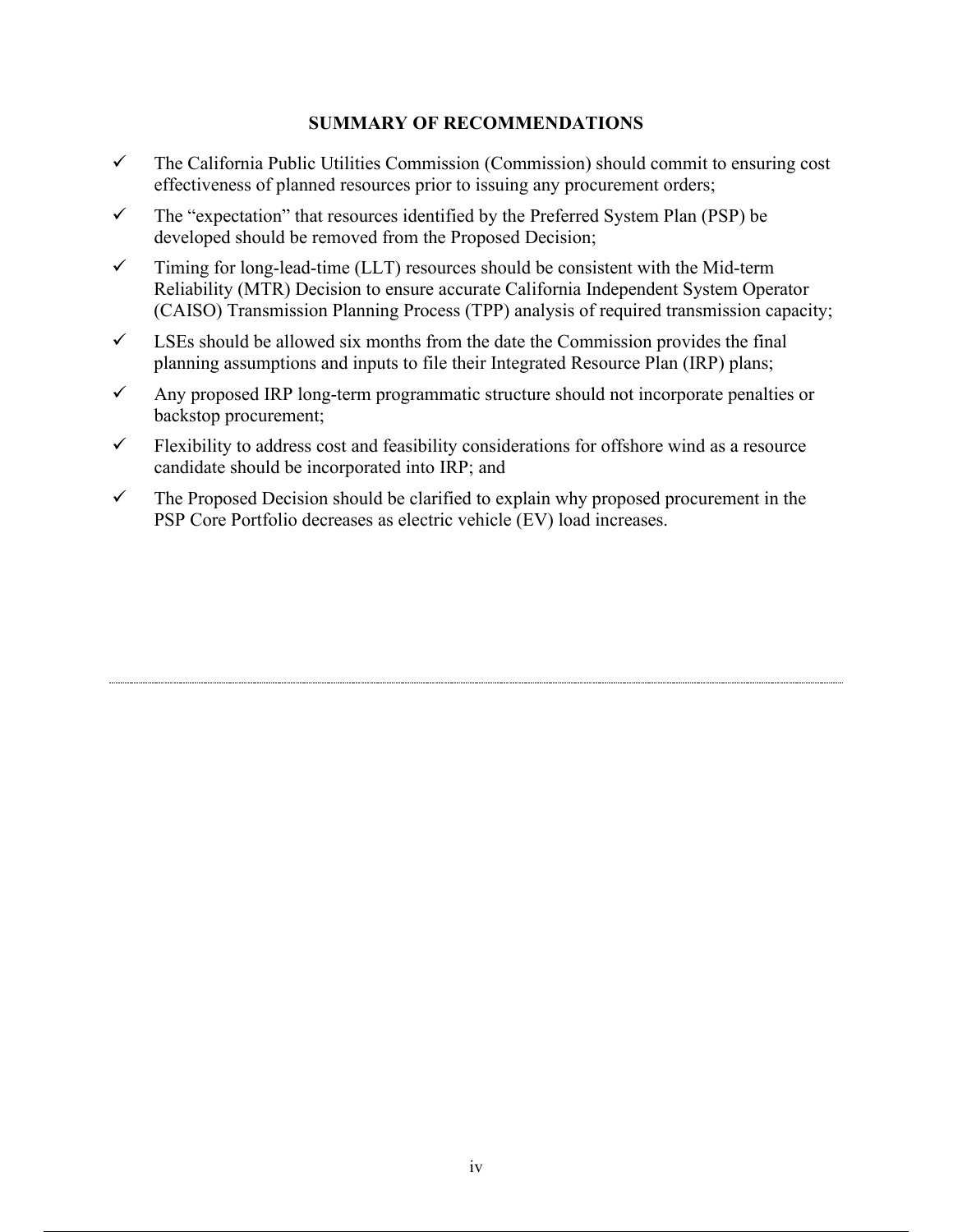#### **BEFORE THE PUBLIC UTILITIES COMMISSION OF THE STATE OF CALIFORNIA**

Order Instituting Rulemaking to Continue Electric Integrated Resource Planning and Related Procurement Processes.

R.20-05-003

#### **CALIFORNIA COMMUNITY CHOICE ASSOCIATION'S COMMENTS ON THE PROPOSED DECISION ADOPTING 2021 PREFERRED SYSTEM PLAN**

The California Community Choice Association  $(Ca<sup>1</sup>)<sup>1</sup>$  submit these comments pursuant to Rule 14.3 of the California Public Utilities Commission (Commission) Rules of Practice and Procedure on the proposed *Decision Adopting 2021 Preferred System Plan*  (Proposed Decision or PD) issued on December 22, 2021.

#### **I. INTRODUCTION AND SUMMARY**

The significant electric system reliability events in California over the last several years, as well as the effects of global warning and the goals of carbon reduction, have directed intense focus on procurement of additional clean resources. In the race to ensure reliability, as well as the attainment of clean energy targets, one of the "pillars" of Integrated Resource Planning (IRP) has taken a back seat. As noted in the PD, the three goals of IRP include "reliability, [greenhouse gas (GHG)] reductions, and least-cost procurement."<sup>2</sup> Except for one Table in the PD,<sup>3</sup> costeffectiveness is rarely considered or discussed. In fact, the proposed Preferred System Plan (PSP) Core Portfolio was developed with a permanent planning reserve margin (PRM) of 22.5 percent

<sup>1</sup> California Community Choice Association represents the interests of 22 community choice electricity providers in California: Apple Valley Choice Energy, Central Coast Community Energy, Clean Energy Alliance, Clean Power Alliance, CleanPowerSF, Desert Community Energy, East Bay Community Energy, Lancaster Choice Energy, Marin Clean Energy, Peninsula Clean Energy, Pico Rivera Innovative Municipal Energy, Pioneer Community Energy, Pomona Choice Energy, Rancho Mirage Energy Authority, Redwood Coast Energy Authority, San Diego Community Power, San Jacinto Power, San José Clean Energy, Santa Barbara Clean Energy, Silicon Valley Clean Energy, Sonoma Clean Power, and Valley Clean Energy.

<sup>2</sup> PD at 4.

<sup>3</sup> *Id.* at 90, Table 3 (incorporating "Scenario Cost Metrics" of various portfolios under consideration for the PSP Portfolio).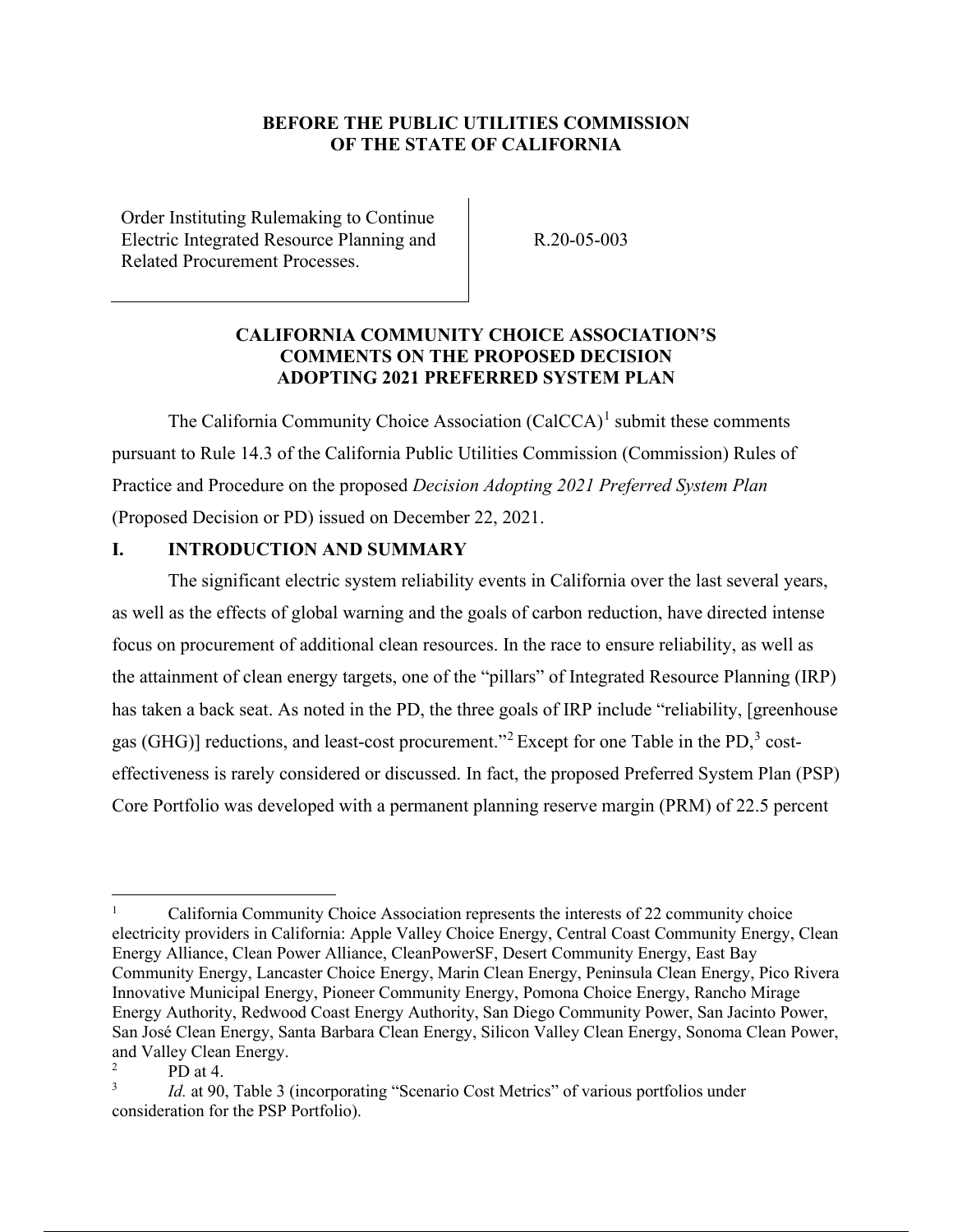through  $2032<sup>4</sup>$  resulting in a loss of load event (LOLE) expectation of approximately one event every 2000 years. The 22.5 percent PRM is well above industry standard, and the planned LOLE requires capacity that would potentially result in a significant overbuild at customer expense.

Community choice aggregators (CCAs) have stepped up to answer the call for reliability and climate goals, planning for high amounts of GHG-free resources, and including in their IRP plans a diversity of resources planned to meet GHG targets greater than both investor-owned utilities (IOUs) or electric service providers (ESPs).<sup>5</sup> CCAs are also greatly concerned, however. with ensuring that the planned resources are cost-effective. Therefore, the PSP Core Portfolio proposed in the PD is concerning given the substantial overbuild that it will likely require. While reliability and clean energy procurement are appropriate goals, the Commission should continue to focus on *all three* of the IRP goals and commit to reincorporating cost-effectiveness into IRP planning.

CalCCA makes the following recommendations to the Commission in connection with its support of the proposed PSP:

- $\checkmark$  The Commission should commit to ensuring cost-effectiveness of planned resources prior to issuing any procurement orders;
- $\checkmark$  The "expectation" that resources identified by the PSP be developed should be deleted from the PD;
- $\checkmark$  Timing for long-lead-time (LLT) resources should be consistent with the Midterm Reliability (MTR) Decision to ensure accurate California Independent System Operator (CAISO) Transmission Planning Process (TPP) analysis of required transmission capacity;
- $\checkmark$  LSEs should be allowed six months from the date the Commission provides the final planning assumptions and inputs to file their IRP plans;

<sup>4</sup> While the IRP Mid-Term Reliability Decision did include a 22.5 percent PRM through 2026 as its "high need" scenario to ensure reliability, no analysis has indicated the need for the 22.5 percent PRM to persist past 2026. *See* D.21-06-035, *Decision Requiring Procurement to Address Mid-Term Reliability (2023-2026),* R.20-05-003 (June 24, 2021) (MTR Decision), at 20 (adopting the 22.5 percent "high need scenario through 2026).

<sup>5</sup> *Administrative Law Judge's Ruling Seeking Comments on Proposed Preferred System Plan,* R.20-05-003 (Aug. 17, 2021), at 8 ("[t]he diversity of resources planned to meet both the 46 MMT and 38 MMT targets is greater in the plans of the [CCAs] than for [IOUs] or [ESPs]. CCAs are also tending to plan for higher amounts of GHG-free resources, including renewables"); *see also California Community Choice Association's Comments on Administrative Law Judge's Ruling Seeking Comments on Proposed Preferred System Plan,* R.20-05-03 (Sept. 27, 2021) (CalCCA Comments on Proposed PSP) at 4, Table 1 (listing nine CCAs with planned GHG targets between 17-34 MMT).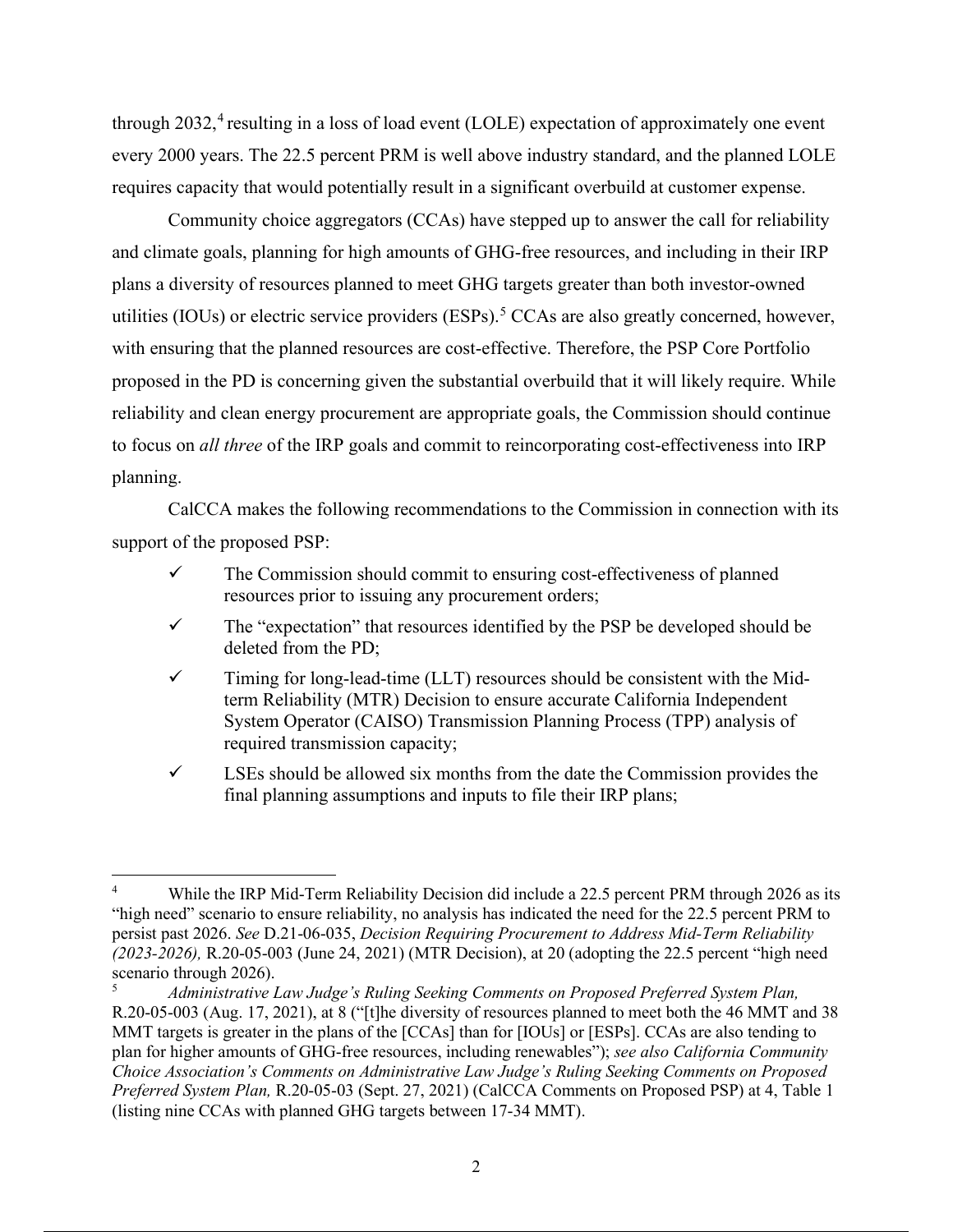- $\checkmark$  Any proposed IRP long-term programmatic structure should not incorporate penalties or backstop procurement;
- $\checkmark$  Flexibility to address cost and feasibility considerations for offshore wind as a resource candidate should be incorporated into IRP; and
- $\checkmark$  The PD should be clarified to explain why proposed procurement in the PSP Core Portfolio decreases as electric vehicle (EV) load increases.

# **II. THE COMMISSION SHOULD COMMIT TO ENSURING COST EFFECTIVENESS OF PLANNED RESOURCES PRIOR TO ISSUING ANY PROCUREMENT ORDERS**

By focusing on the need for reliability and attainment of clean energy goals, the Commission has deemphasized one of the crucial components of IRP analysis and planning – cost effectiveness. While CalCCA supports adopting the proposed PSP, the Commission should commit to additional cost-effectiveness analysis prior to issuing any procurement orders. Specifically, CalCCA recommends that the Commission: (1) recognize its legislative mandate in California Public Utilities Code sections 454.41 and 454.52 to ensure cost-effectiveness in IRP in addition to reliability and renewable energy procurement; (2) conduct an LOLE study to determine the appropriate PRM past 2026; and (3) incorporate the metrics being developed in the Affordability proceeding (Rulemaking (R.) 18-07-006) to ensure the affordability of any compliance obligations for LSE customers.

# **A. Public Utilities Code Sections 454.51 and 454.52 Require the Commission to Consider Reliability, Clean Energy and Cost-Effectiveness in IRP**

The significant electric system reliability events in California over the last several years, as well as the effects of global warning and the goals of carbon reduction, have directed intense focus on procurement of additional clean resources. CCAs have responded to that focus by planning to build large amounts of GHG-free resources that are more diverse than in the portfolios of the IOUs and ESPs.<sup>6</sup> With the development of this PSP Core Portfolio with a high long term planning reserve margin (22.5 percent), resulting in a LOLE of approximately 1 outage event every 2000 years, however, the Commission has deemphasized one of the crucial components of IRP analysis – cost effectiveness.

Public Utilities Code Sections 454.51 requires the Commission to "identify a diverse and balanced portfolio of resources needed to ensure a reliable electricity supply that provides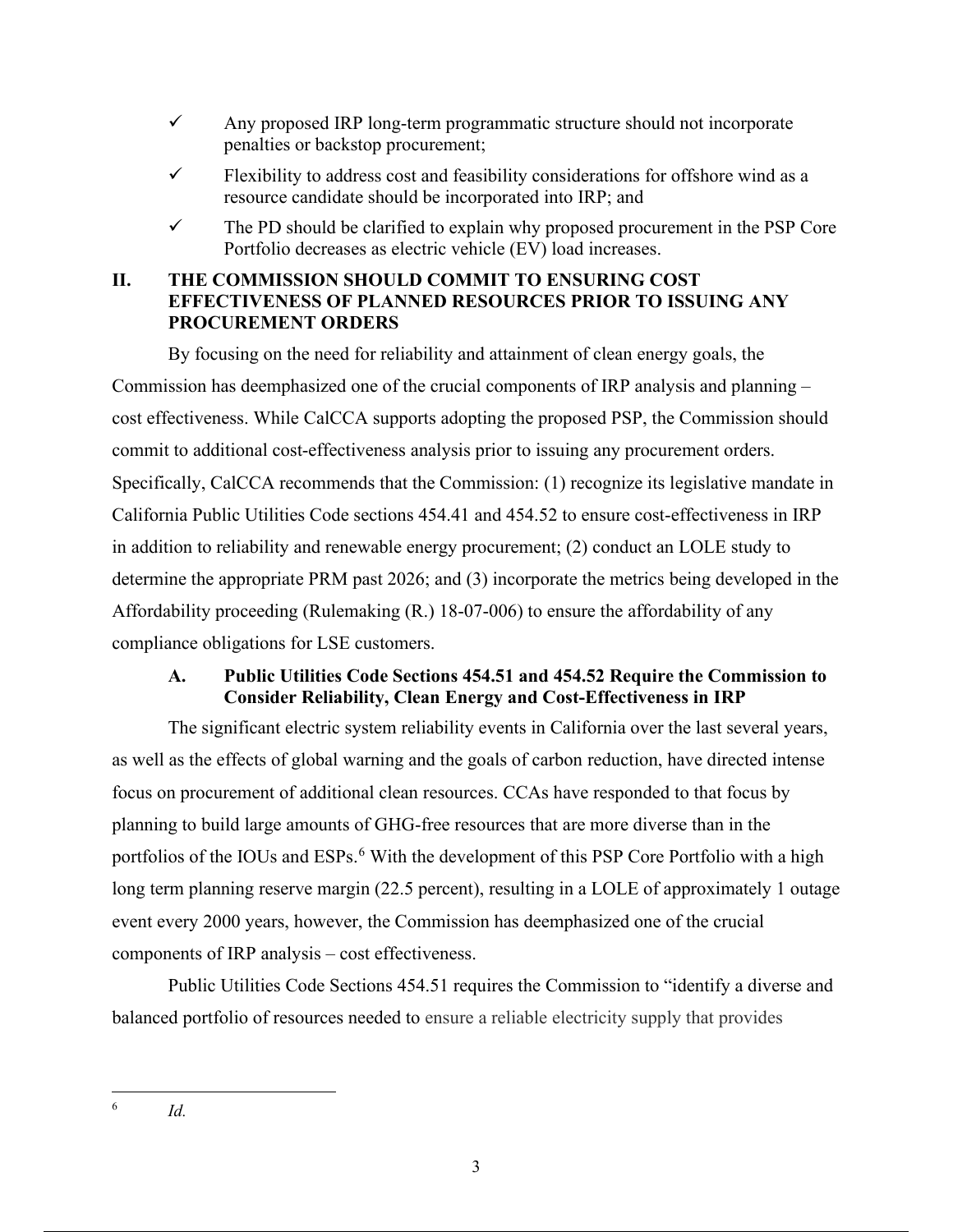optimal integration of renewable energy in a *cost-effective manner*."<sup>7</sup> The IRP process ensures that LSEs, among other priorities, *"[m]inimize impacts on ratepayers' bills*" through their planned resources.<sup>8</sup> In furtherance of the IRP goals of reliability, GHG reductions and cost effectiveness, the Commission is charged with "reducing the need for electricity generation resources and new transmission resources *in achieving the state's energy goals at the least cost*  to ratepayers."<sup>9</sup>

The PSP Core Portfolio, as proposed in the PD, is based on inputs and assumptions that unnecessarily prioritize reliability over cost effectiveness, when in actuality *both* reliability and cost effectiveness can be achieved. The reasons listed in the PD for adopting the PSP portfolio (accurate representation of IRP plans, based on demand forecast, meets aggressive GHG target, and modeled to be reliable) notably omit any consideration of costs or affordability implications for customers.<sup>10</sup> The PSP core portfolio is intended as a planning tool and does not in itself create procurement mandates, but the elimination of the Reference System Plan (RSP) elevates the PSP's importance and precedent for the next IRP cycle. In addition, the PSP core portfolio will be utilized by the CAISO to plan for transmission upgrades through the TPP. Therefore, careful consideration of reliability, GHG targets, *and* costs is crucial for the PSP process.

# **B. The 22.5 Percent Planning Reserve Margin Has Not Been Adequately Justified and Could Result in an Overbuilt System**

LOLE results from the PSP suggest that the PRM could be lowered while still meeting reliability criteria, therefore creating a more cost-effective electric system. The revised PSP Core Portfolio as set forth in the PD results in an LOLE of 0.0023 in 2026, 0.0005 in 2030, and 0.0006 in 2032.<sup>11</sup> These resulting LOLE values are significantly lower than the proposed PSP set forth in the ALJ Ruling, which Table 4 lists as  $0.064$  in 2026, and  $0.054$  in 2030.<sup>12</sup>

The Commission has recognized the need for, but has not developed, a consistent approach with respect to the PRM. In the MTR Decision, the Commission refrained from "setting new standards for PRM, LOLE, or weather variants of the demand forecast," instead

<sup>7</sup> Cal. Pub. Util. Code  $\frac{24.51(a)}{24.51(b)}$  (emphasis added).

<sup>8</sup> *Id.* § 454.52(a)(1)(D) (emphasis added).

<sup>9</sup> <sup>9</sup> *Id.* § 454.52(a)(3) (emphasis added).<br><sup>10</sup> See PD at 105, 106

<sup>&</sup>lt;sup>10</sup> *See PD at 105-106.*<br><sup>11</sup> *Id at 102* Table 6

<sup>&</sup>lt;sup>11</sup> *Id.* at 102, Table 6.<br><sup>12</sup> *Id.* at 03. Table 4.

*Id.* at 93, Table 4.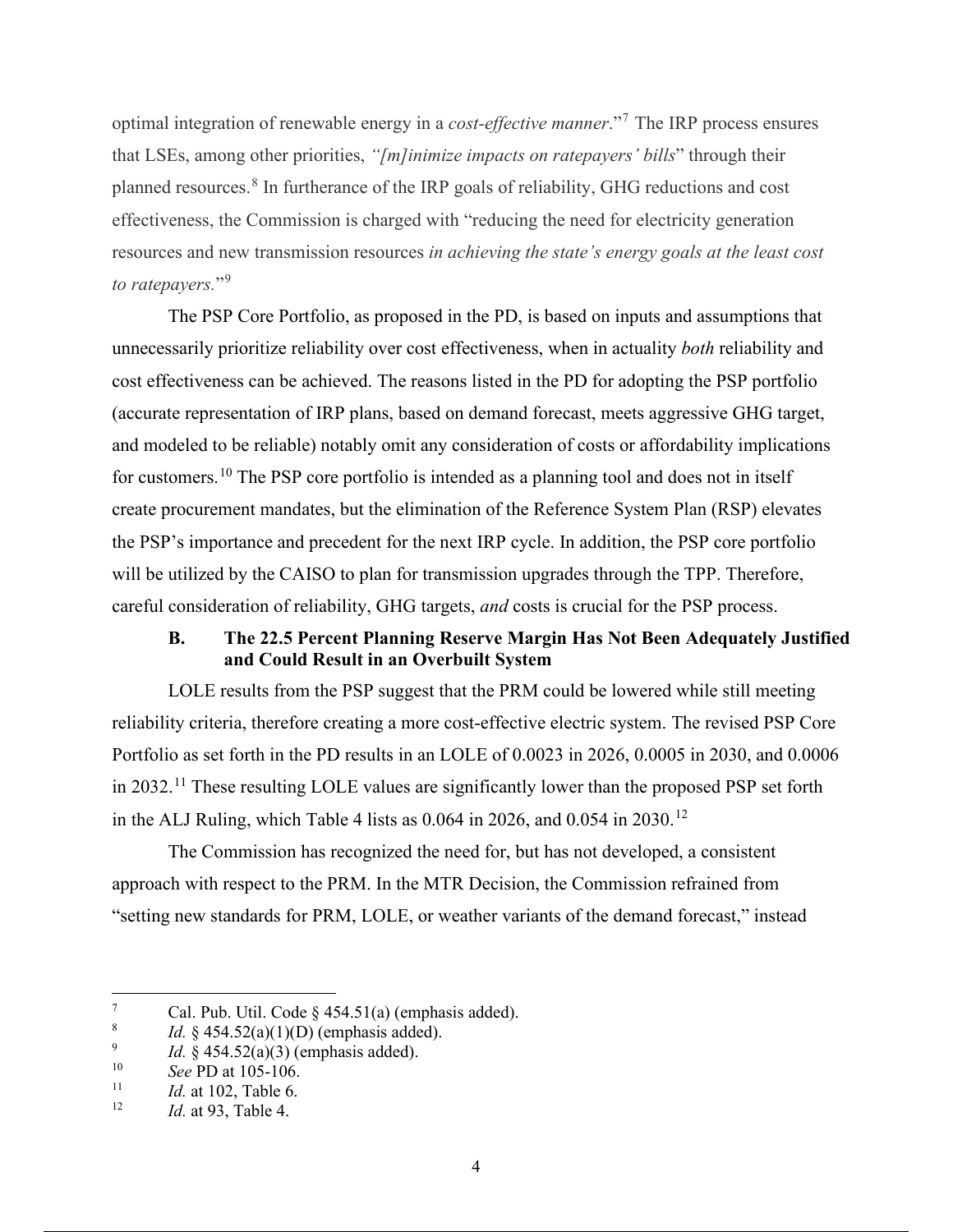stating that it will "continue additional analysis and stakeholder engagement before making major changes."<sup>13</sup> The MTR Decision stated that:

Should the Commission decide to continue to use an LOLE metric of 0.1, we agree that the PRM should be set at a level that accomplishes this reliability level, and the analysis should be regularly updated. Commission staff is currently conducting such an analysis, and additional analysis and discussion of these issues will be forthcoming in this proceeding. In the meantime, we will not make revisions to the long-term assumptions in this proceeding.<sup>14</sup>

A 20.7 percent PRM was found to be a "reasonable proxy" for the mid-term reliability requirements (*i.e.*, 2023-2026), although greater than the 17.5 percent PRM used in the 2021 emergency reliability proceeding.<sup>15</sup> The Commission found that with the longer timeframe being considered, accounting for "some contingency, as well as both the reliability and environmental goals that drive the need for greater investment of new and improvement of existing resources," is necessary.<sup>16</sup> Additionally, after a long discussion of the reliability challenges and climate change concerns, the Commission adopted the "high need" scenario PRM of 22.5 percent for the mid-term needs through  $2026$ .<sup>17</sup>

The Commission then (without explanation) extended the 22.5 percent PRM past 2026 in the proposed PSP Core Portfolio and did not conduct an LOLE analysis on a "non-persistence" sensitivity. As CalCCA noted in its comments on the proposed PSP core portfolio, such a sensitivity "is important to the 38 million metric ton (MMT) Core [which was being recommended by the Commission at that time] and is consistent with previously established IRP planning assumptions."18 Given the lack of LOLE analysis to demonstrate the necessity of keeping the 22.5 percent PRM past 2026, and the 2030 LOLE results of substantially below the 0.1 LOLE standard (at 0.054 LOLE), CalCCA warned of the potential for an overbuilt system.<sup>19</sup> CalCCA recommended re-running the Renewable Energy Solutions Model (RESOLVE) with a 17.5 percent PRM for the years 2026-2030, and then testing the portfolio output in the Strategic

<sup>&</sup>lt;sup>13</sup> MTR Decision at 11.

 $\frac{14}{15}$  *Id.* at 12.

 $\begin{array}{cc} 15 & \text{Id.} \\ 16 & \text{Id.} \end{array}$ 

 $\frac{16}{17}$  *Id.* 

 $17 \t\t Id. \text{ at } 14, 20.$ <br> $18 \t\t CalCA Con$ 

<sup>&</sup>lt;sup>18</sup> CalCCA Comments on Proposed PSP at 5.<br> $\frac{19}{14}$ 

*Id.*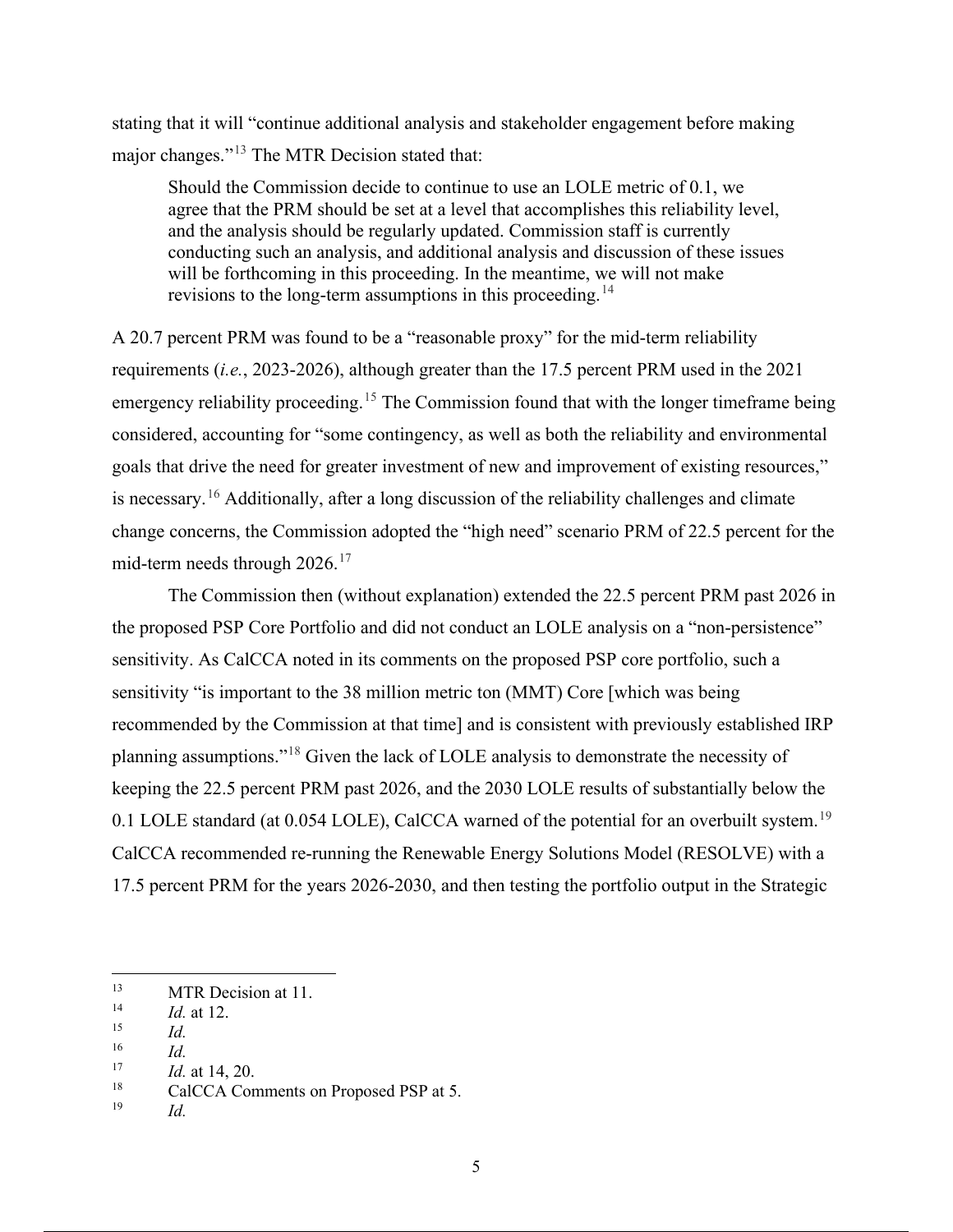Energy & Risk Valuation Model (SERVM) to see if the 17.5 percent PRM would result in a reliable portfolio. 20

While the Commission recognized CalCCA's request to re-run the "non-persistence" sensitivity in the PD, it failed to do so, instead stating that:

As far as persistence of the PRM assumptions, it may be that a new paradigm needs to be developed and adopted for reliability purposes going forward. However, until the conclusion of such an effort, we find it prudent to continue to include *conservative* assumptions for reliability in the TPP portfolios now, since they have recently proven to be important for maintaining reliability in the very near term  $21$ 

What the Commission fails to mention, however, is that the tradeoff for the intense focus on only reliability and the use of overly conservative assumptions could potentially result in an overbuilt system with excess capacity at the expense of customers. Therefore, while CalCCA accepts the PSP proposed in the PD for this IRP cycle, such a study should be conducted prior to any future procurement orders. CalCCA continues to strongly encourage the Commission to conduct a study to establish a new PRM for both the IRP and RA proceedings.<sup>22</sup>

#### **C. Affordability Considerations Should be Incorporated into the IRP Process**

The PD "commits to further evolving the Commission's IRP process by developing a programmatic approach to IRP procurement."<sup>23</sup> This stakeholder process, expected to be conducted in 2022, will be conducted "likely in coordination with the resource adequacy (RA) and renewable portfolio standard (RPS) programs<sup> $24$ </sup> to better align these programs, as has been discussed many times in this IRP proceeding. Notably absent, however, is any consideration of the Commission's Affordability proceeding (R.18-07-006), or a plan to incorporate the recommendations set forth in the Commission's recent publication on ensuring affordability

 $\frac{20}{21}$  *Id.* **DD** 

<sup>&</sup>lt;sup>21</sup> PD at 109 (emphasis added).<br><sup>22</sup> In addition to additional LOI

<sup>22</sup> In addition to additional LOLE study, the addition of "real world observations" to simulate storage in the SERVM analysis for the PSP, which was added at the eleventh hour after stakeholders had already analyzed and commented on the PSP modeling, is concerning. *See id*. at 101-102. While CalCCA does not necessarily disagree with the addition of such analysis, this substantial alteration to the SERVM analysis, without modeling such constraints in RESOLVE, raises additional concerns with the recommended PRM and portfolio and any potential associated requirements on LSEs.<br> $\frac{23}{1}$  at 151

 $\frac{23}{24}$  *Id.* at 151.

<sup>24</sup> *Id.*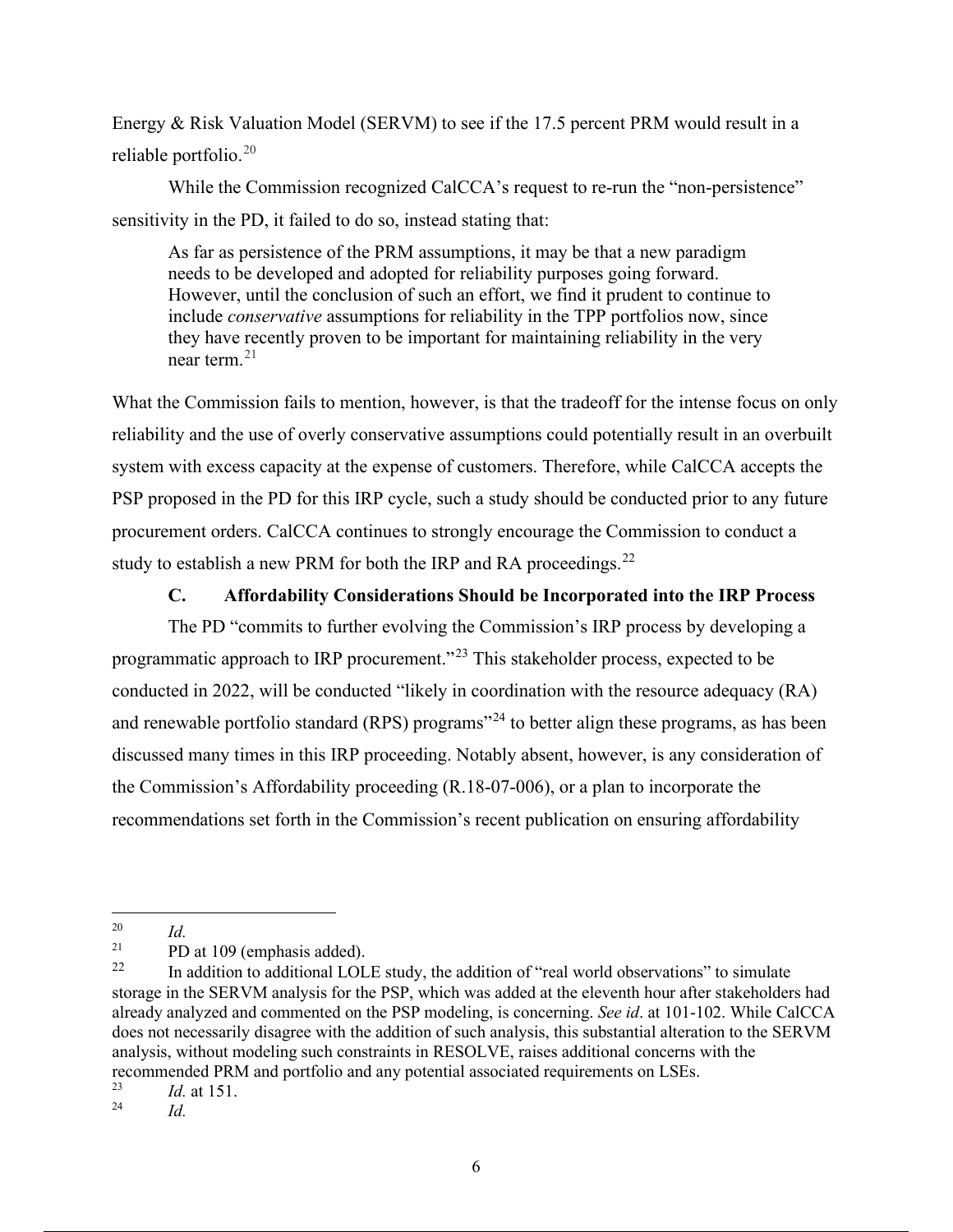while building the "grid of the future."<sup>25</sup> The CPUC Affordability Report recognizes the significant impact of transportation electrification goals on affordability, as well as capital investments . . . necessary to meet California's energy and climate policy goals," both of which "can result in higher bills for customers."26 In addition, parties in the Affordability proceeding are currently considering the use of affordability metrics to inform decisions on revenue requirement proposals.<sup>27</sup> While IOU revenue requirements will surely include increased procurement costs as a result of an overbuilt system, CalCCA has proposed in Comments in the Affordability proceeding that the affordability metrics be applied in proceedings such as IRP that could potentially raise LSE costs of compliance and therefore customer bills.<sup>28</sup> The Commission should therefore be incorporating not only RA and RPS alignment into the IRP process, but should also incorporate the principles being developed in the Affordability proceeding "to assess affordability impacts of utility investments and Commission programs."29

#### **III. THE "EXPECTATION" THAT RESOURCES IDENTIFIED BY THE PSP MUST BE DEVELOPED BY LSES SHOULD BE DELETED FROM THE PD**

The PD states that "[a]ny resources associated with the PSP, or resource attributes thereof, will be *expected to be developed* by the LSEs."30 The PD must be revised to remove this statement for several reasons. As set forth above, the PSP Core Portfolio is intended to be a planning tool, and not a procurement mandate. In fact, PSP portfolios developed in the IRP proceeding to date have varied dramatically across cycles. The 2018 PSP selected approximately 12 gigawatts (GW) of new capacity by  $2030$ .<sup>31</sup> The current PSP selects nearly three times that

<sup>25</sup> *See Utility Costs and Affordability of the Grid of the Future: An Evaluation of Electric Costs, Rates, and Equity Issues Pursuant to P.U. Code Section 913.1* (May 2021) (CPUC Affordability Report), located at https://www.cpuc.ca.gov/-/media/cpuc-website/divisions/office-of-governmental-affairsdivision/reports/2021/senate-bill-695-report-2021-and-en-banc-whitepaper\_final\_04302021.pdf

Id. at 3. The CPUC Affordability Report also lists wildfire mitigation as a significant cost that will impact rates.<br> $\frac{27}{27}$  See Assing

<sup>27</sup> *See Assigned Commissioner's and Assigned Administrative Law Judge's Ruling Inviting Comments on Staff Proposal on Implementation of Affordability Metrics*, R.18-07-006 (Nov. 5, 2021) (ALJ Ruling) at 26 (requesting comment on the *Affordability Metrics Implementation Staff Proposal,*  R.18-07-006 (Nov. 5, 2021)).

<sup>28</sup> *See California Community Choice Association's Comments on Assigned Commissioner's and Assigned Administrative Law Judge's Ruling Inviting Comments on Staff Proposal on Implementation of Affordability Metrics,* R.18-07-006 (Jan. 10, 2022), at 4-5.

<sup>29</sup> *Order Instituting Rulemaking to Develop Methods to Assess the Affordability Impacts of Utility Rate Requests and Commission Proceedings,* R.18-07-006 (July 12, 2018), at 9.

 $^{30}$  PD at 95.<br> $^{31}$  See D 19. 31 *See* D.19-04-040, *Decision Adopting Preferred System Portfolio and Plan for 2017-2018 Integrated Resource Plan Cycle,* R.16-02-007 (April 25, 2019), at 114.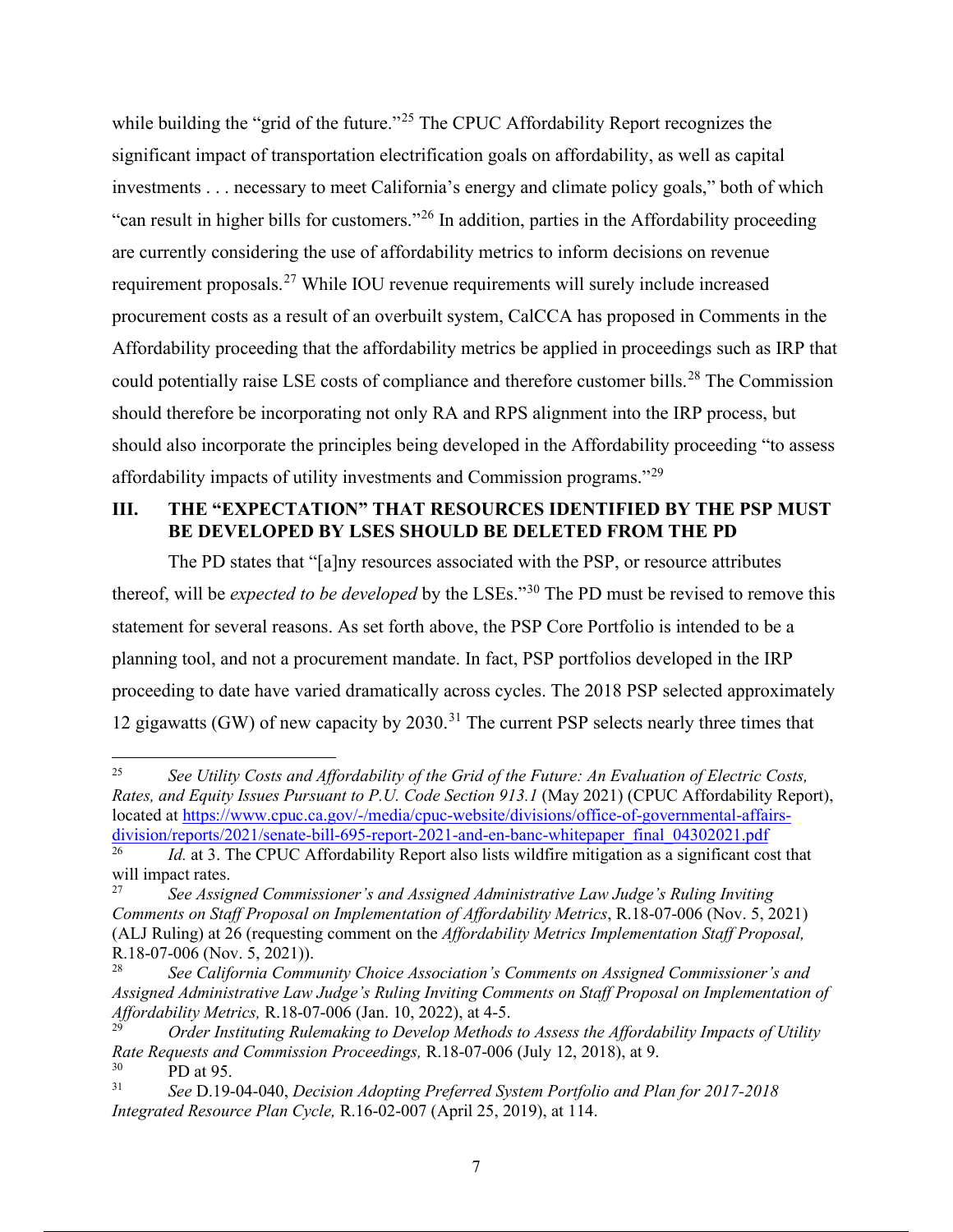amount. This dramatic change in two years points to the difficulty in being held to any one long term system plan.

Second, the modeling tools used in the IRP process may not reflect existing or future policy goals and criteria. Of note, the RESOLVE model selected 926 megawatts (MW) of new gas resources in 2045 to meet the 22.5 percent PRM.<sup>32</sup> This selection by the model runs counter to the state's climate goals. While 2045 results are outside the planning horizon of the IRP, such results point to the problem with overreliance on modeling results and holding LSEs accountable for development of resource forecasts ten or more years into the future.

In addition, for many resources, LSEs alone cannot ensure certain resources are built. For example, out of state and offshore wind development will require the support of state and federal agencies to ensure transmission and permitting is complete.

Furthermore, the relationship between the PSP and any subsequent LSE procurement is subject to further development in the next IRP cycle as scoped in this PD. Therefore, this statement appears to prejudice the outcome of the programmatic design process before stakeholders have had an adequate opportunity to assist the Commission in developing a new programmatic approach.

For these reasons, the PD should be revised to remove any "expectation" of procurement by LSEs in connection with the PSP. Instead, the current process in which the Commission monitors progress toward resource development and the need for resources is updated in each IRP cycle is sufficient.

#### **IV. THE PSP SHOULD BE MODIFIED TO ENABLE ACCURATE CAISO TPP ANALYSIS OF REQUIRED TRANSMISSION CAPACITY FOR LONG-LEAD-TIME RESOURCES**

The PD should be modified to ensure that the PSP Core Portfolio accurately represents the MTR requirements for LLT resources for the purposes of transmission planning. The PSP Core Portfolio currently pushes LLT resources to 2028, presumably to ensure portfolio reliability given the risk of project delays. While it is reasonable to test this outcome as a sensitivity, it is critical to use consistent planning assumptions across both the IRP and TPP. As a result, these LLT resources should be included in the transmission planning portfolio with the mandated 2026

 $32$  PD at 101.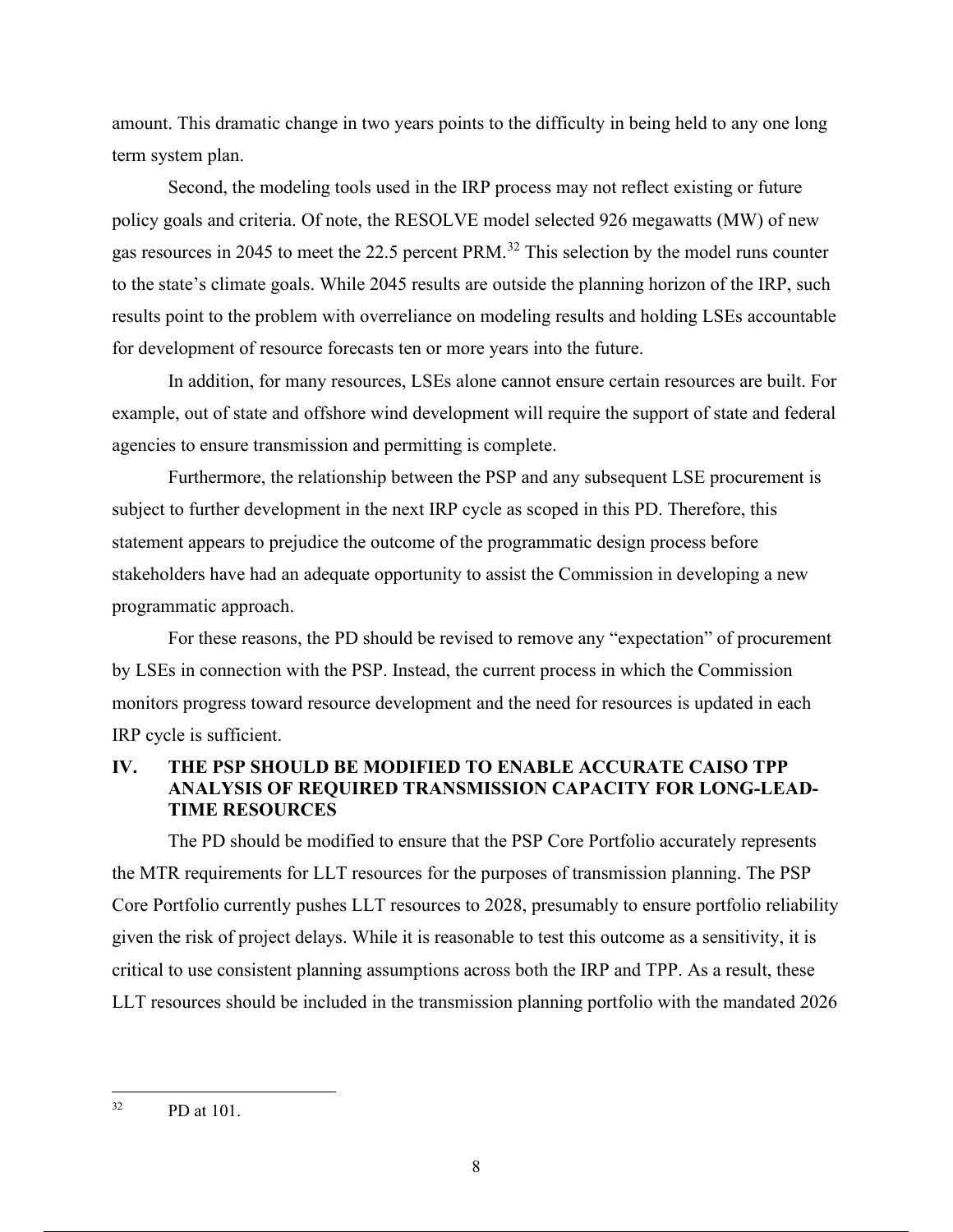online date reflected in the MTR. This will enable the CAISO to begin the necessary analysis and evaluation to provide transmission capacity for these resources.

#### **A. Accurate Timing for Geothermal Long-Lead-Time Resources Must Be Considered in Transmission Planning Due to Likely Import Capability Expansion Needs**

The issues of accurately reflecting MTR LLT online requirements for the TPP is particularly acute for import geothermal resources that will be required to fulfill the clean firm component of the LLT mandate. Table 14 of the busbar mapping of the PSP Core Portfolio shows 88 percent of geothermal capacity (1.02 gigawatts (GW) of 1.16 GW) being developed outside CAISO.<sup>33</sup> These resources will require the CAISO to evaluate the potential need for expanding import capability and will likely require transmission upgrades outside the state both potentially lengthy processes. Delaying their representation in the portfolio unnecessarily increases the risk that candidate resources do not achieve deliverability in the timeframe outlined in the MTR Decision. To alleviate this risk, the Commission should request that the CAISO provide specific information on potential increases to Maximum Import Capability ("MIC") at different delivery points for import LLT resources. Many delivery points are currently constrained and without an understanding of the potential for import capability expansion, contracting with resources outside of the CAISO is unnecessarily risky.

#### **B. The Commission's Busbar Mapping Must Accurately Reflect the Availability and Location of Cost-Effective Geothermal Resources**

The magnitude and geographic representation of resources reflected in the Core Portfolio that are expected to fulfill the clean firm LLT requirements are not likely aligned with the market. While details on ongoing solicitations are confidential, CCAs report that responses to both joint and individual procurement efforts reveal potential quantity shortfalls and a lack of geographic congruence with Commission assumptions. This should not be a huge surprise since many of the qualifying resources are location-constrained and located either outside of California or, at a minimum, outside of the CAISO Balancing Authority Area (BAA). CalCCA is concerned that the busbar mapping in the Core Portfolio does not accurately reflect the availability and location of the resources to meet the LLT requirements. GridLiance identified this disconnect in their opening comments on the PSP, noting that Nevada geothermal was unnecessarily constrained by an outdated legacy limit to the total potential and a misrepresented transmission

<sup>33</sup> PD, Attachment A, *Modeling Assumptions for the 2022-2023 Transmission Planning Process: CPUC Staff Report* (Dec. 2021), at 46 (Table 14).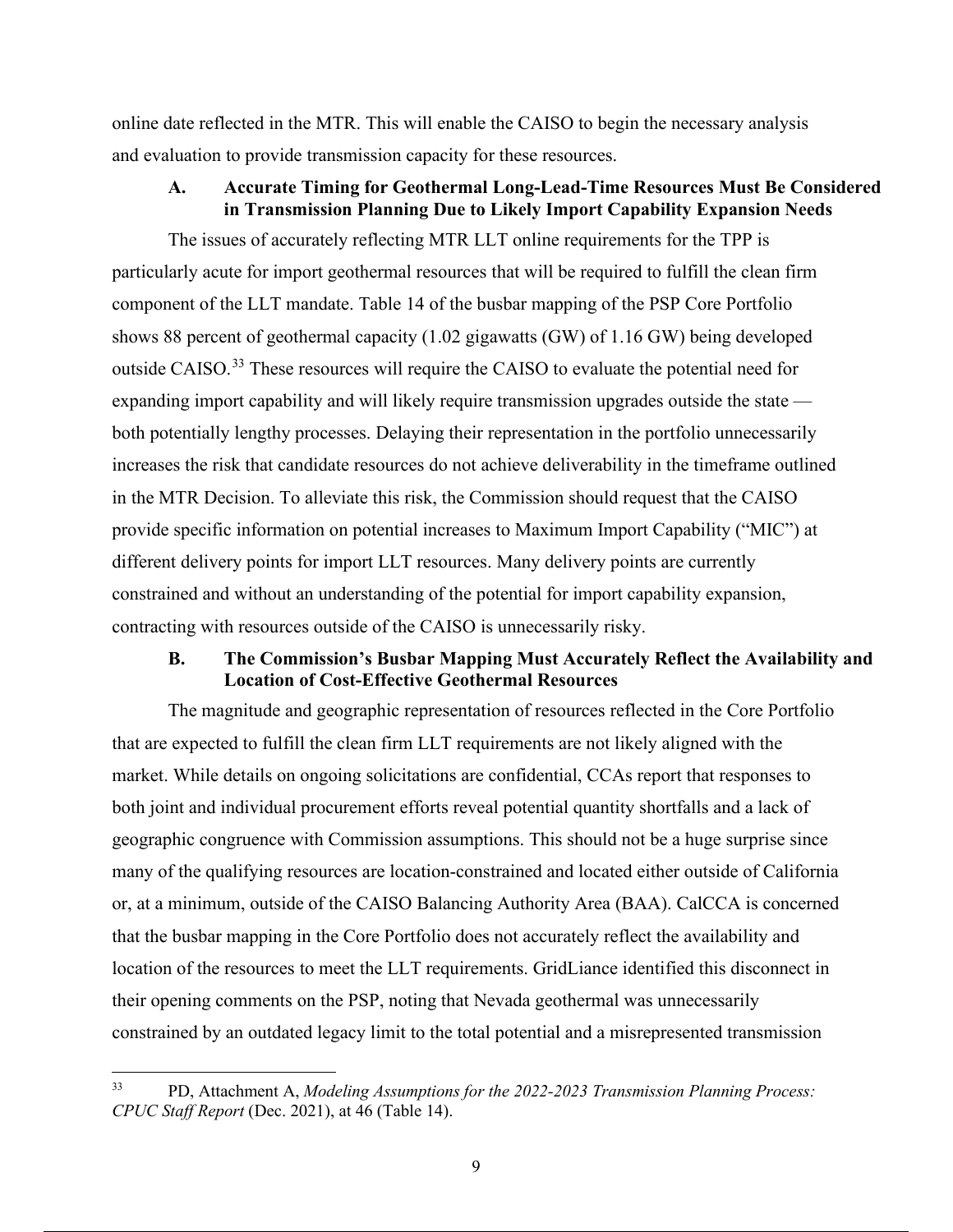expansion option.<sup>34</sup> Failing to accurately reflect the location of cost-effective resources will likely prevent the CAISO from evaluating the necessary import expansion or transmission upgrades for fulfilling the LLT requirements.

CalCCA suggests updating the PSP Core Portfolio to reflect this likelihood. In the alternative, the CPUC should request the CAISO test a scenario with at least the majority of new geothermal resources sited in Nevada, outside of the CAISO BAA. This is a critical issue to resolve to prevent a mismatch between the preferred portfolio in terms of size and location versus what the market is able to offer online by 2026 and which may be available for LSEs to procure.

## **V. THE MODIFIED IRP CYCLE PROCESS SHOULD ALLOW ADEQUATE TIME FOR LSES TO PREPARE THEIR IRP PLANS**

CalCCA appreciates the Commission's consideration of refinements to the IRP cycle process and schedule.<sup>35</sup> Given experience with the development and submission of LSE plans in 2020, CalCCA recommends building into the process more time for LSEs to develop their IRP Plans after receiving the final planning standards and templates from the Commission. CalCCA recommends modifying the PD to: (1) require the planning inputs and assumptions to be provided by the Commission earlier than May 1st, and (2) provide LSEs six months (180 days), rather than four months, to develop their LSE plans after receiving final planning inputs and assumptions from the Commission.

## **A. The 2020 LSE IRP Submission Process Provided Inadequate Time for LSEs to Develop Their Plans After Receiving Final Planning Inputs and Assumptions from the Commission**

During the 2020 process, LSEs did not receive *final* planning inputs and assumptions until June 15, 2020 (with final guidance on August 11 through an update to the Filing Requirements), with the LSE plans due on September 1. Given the extremely short timeframe with which LSEs had to prepare their plans, which includes substantial modeling runs and analysis, extensive follow-up was required by the Commission following the submission of plans. If given final planning inputs and assumptions, and templates, with adequate time for model development and analysis, LSEs could develop complete plans with greater cost

<sup>34</sup> *See GridLiance West LLC Comments on Administrative Law Judge's Ruling Seeking Comments on Proposed Preferred System Plan,* R. 20-05-003 (Sept. 27, 2021).

PD at 65-71.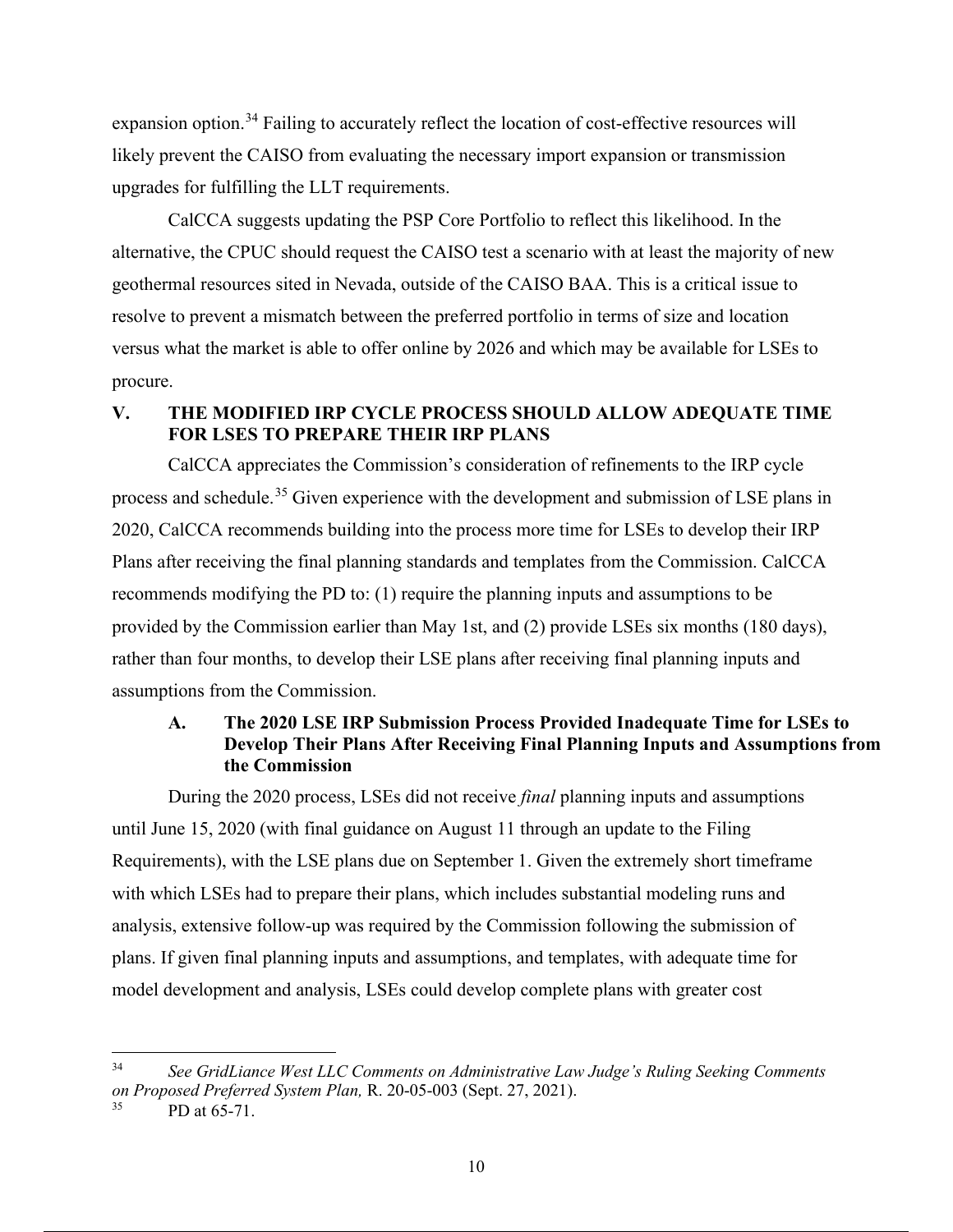efficiency (i.e., reduced reruns of modeling and dedication of resources to refining plans). Additional time for LSE planning is even more critical given the Commission's requirement set forth in the PD that LSEs will now have to include two additional years of planning information (from ten years to 12 years to accommodate TPP analysis).<sup>36</sup>

## **B. The PD Should Be Modified to Require Planning Standards to be Provided Earlier, and Allow LSEs at Least 180 Days After Receiving Final Planning Standards to Submit IRP Plans**

The PD states that "Commission staff will *aim* to have [the planning standards and templates] available [to LSEs] no later than May 1, 2022."37 However, "[i]ndividual LSE plans will be due no later than September 1, 2022."<sup>38</sup> As a result, LSEs will only have four months (assuming the information provided in May is in final form and not subject to change) to conduct the modeling and analysis, as well as LSE stakeholder processes which in the case of CCAs includes submitting plans to their Boards for approval after lengthy stakeholder input.<sup>39</sup> As the Proposed Decision notes, CalCCA has previously recommended nine months as a required time frame to conduct all necessary modeling, narrative development, stakeholder input, and data template completion, based on the experiences in the last cycle of IRP, so even a six-month time frame is greatly accelerated.<sup>40</sup> With the elimination of the requirement that the Commission develop a RSP, additional resources should be allocated to develop the planning targets for the Clean System Power (CSP) tool and planning direction for LSEs, as well as the final LSE filing templates, sooner than they were provided in the 2020 cycle.

CalCCA recommends that LSEs be provided with the final planning inputs, assumptions, and templates earlier than May 1. Second, LSEs should be allowed six months (180 days) *after* receiving the final planning inputs, assumptions, and templates to submit their plans. At least 180 days is necessary for LSEs to develop their plans after receiving the planning inputs, assumptions and templates.

 $\frac{36}{37}$  *Id.* at 71.

 $\frac{37}{38}$  *Id.* at 70 (emphasis added).

 $\frac{38}{39}$  *Id.* 

Cal. Pub. Util. Code § 454.52(b)(3) ("[t]he plan of a [CCA] shall be submitted to its governing board for approval and provided to the commission for certification, . . .").

PD at 78.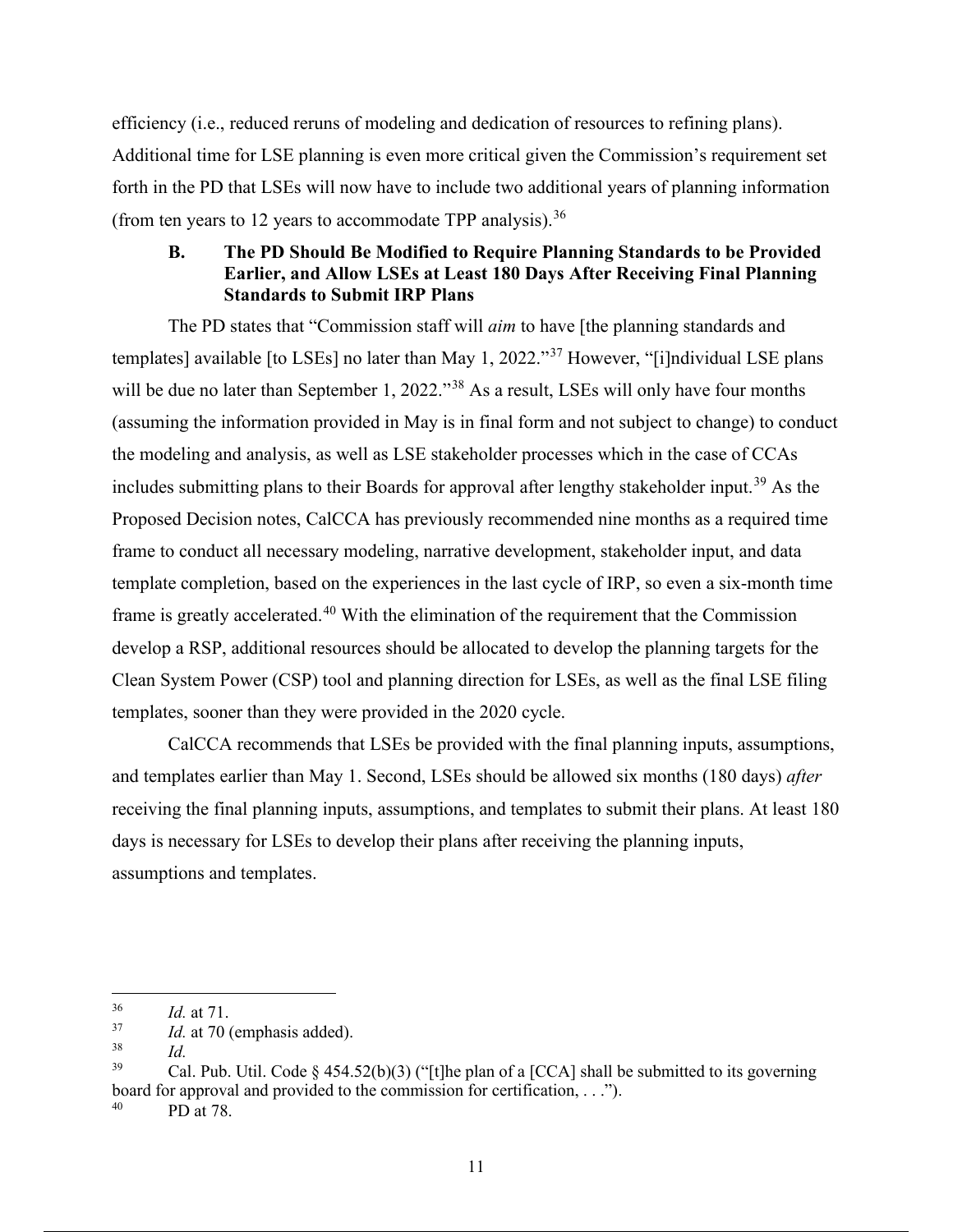#### **VI. ANY PROPOSED IRP LONG-TERM PROGRAMMATIC STRUCTURE SHOULD NOT INCORPORATE PENALTIES OR BACKSTOP PROCUREMENT**

CalCCA is appreciative of the Commission's commitment in the PD to increase predictability regarding procurement obligations through the development of a programmatic structure for procurement.<sup>41</sup> CalCCA encourages the Commission to avoid incorporating aspects of past emergency short-term procurement orders, such as backstop procurement and penalties, into any long-term IRP structure. With adequate planning, any backstop procurement and/or penalties for non-procurement should be unnecessary and would be inappropriate as a programmatic feature of IRP. Public Utilities Code sections 454.51 and 454.52, establishing the IRP structure, does not incorporate any such backstop procurement or penalties, nor should it. Going forward as the Commission develops the IRP program, the focus should remain on the legislative requirements for IRP – developing a "diverse and balanced portfolio of resources needed to ensure a reliable electricity supply that provides optimal integration of renewable energy in a cost-effective manner."<sup>42</sup> CalCCA looks forward to participating in the development of an approach to evolve the Commission's IRP process.

## **VII. FLEXIBILITY TO ADDRESS COST AND FEASIBILITY CONSIDERATIONS FOR OFFSHORE WIND AS A RESOURCE CANDIDATE SHOULD BE INCORPORATED INTO IRP**

CalCCA supports the exploration of offshore wind development on the west coast and its inclusion in the PSP. However, the Commission should also embrace flexibility to address cost and feasibility of this new technology as 2032 grows closer. The Commission should be prepared with other scenarios that do not rely on offshore wind if unforeseen challenges arise with respect to cost or feasibility. Such an approach is consistent with the IRP's long-term planning focus and allows California to change course if the circumstances warrant it.

## **VIII. THE PD SHOULD BE CLARIFIED TO EXPLAIN WHY PROPOSED PROCUREMENT IN THE PSP CORE PORTFOLIO DECREASES AS EV LOAD INCREASES**

The PD explains that the original analysis included in the August 17, 2021 ALJ Ruling used the CEC's 2019 Integrated Energy Policy Report (IEPR) forecast as an input to RESOLVE

 $\frac{41}{42}$  *Id.* at 149-153.

Cal. Pub. Util. Code  $\S$  454.51(a).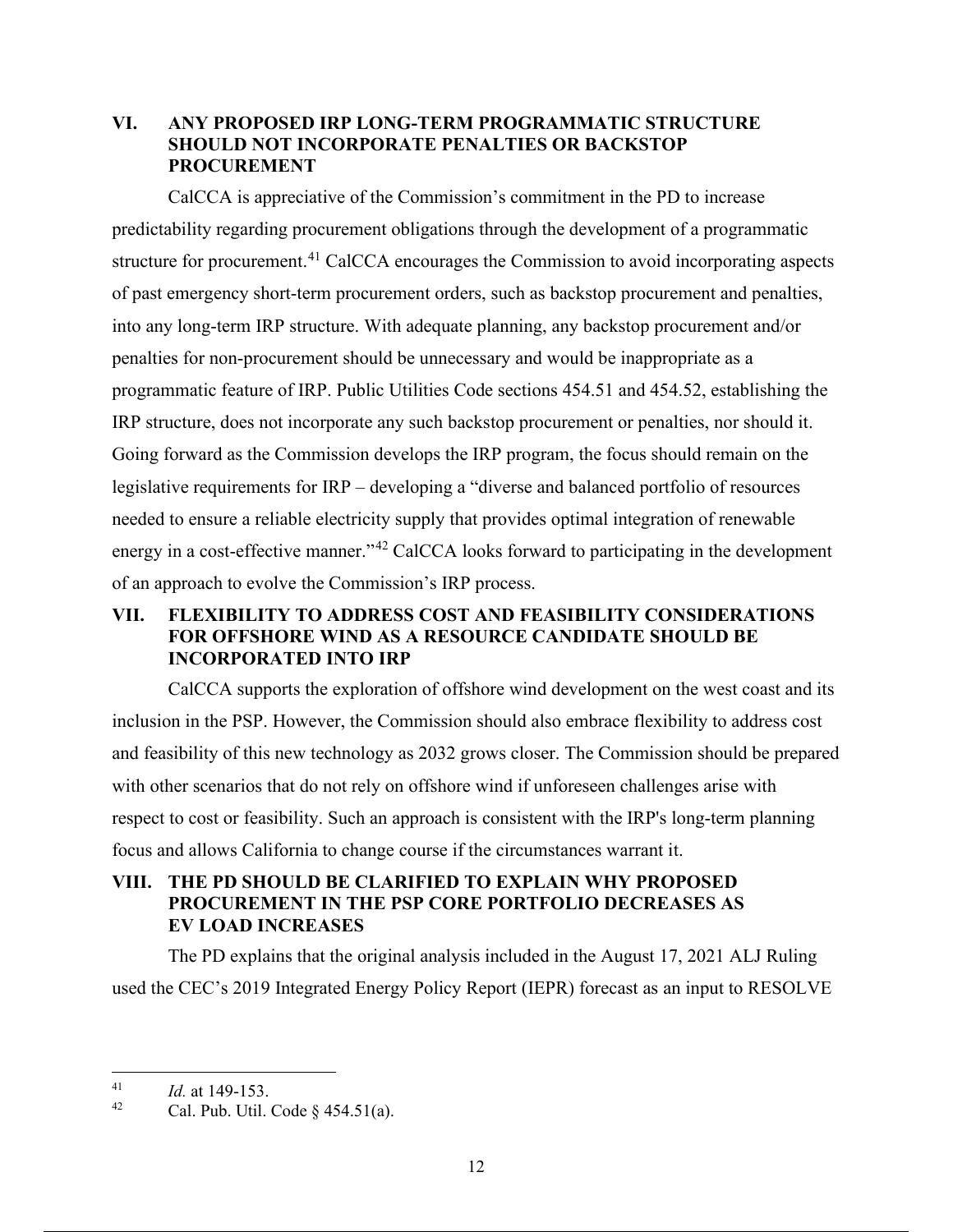for the 38 MMT Core Portfolio.<sup>43</sup> However, the PD now proposes to use the 2020 IEPR with the "High EV penetration assumption instead of the mid EV assumption."44 The PD includes the resulting RESOLVE buildout from both scenarios. The new results (2020 IEPR with High EV) have 1,829 MWs *less* total new build in 2030 than the previous results (2019 IEPR), including 1,691 less storage MWs.<sup>45</sup> This result is counterintuitive, given that the 2020 IEPR appears to have a *higher* baseline (i.e. before load modifiers) peak load than the 2019 version (by approximately 1,314 MW in 2030),  $46$  and that changing the EV penetration assumption from "mid" to high" adds approximately 244 MW of peak load relative to the baseline scenario.<sup>47</sup> Therefore, the Commission should clarify why increased peak load leads to less new build.

#### **IX. CONCLUSION**

CalCCA appreciates the opportunity to submit these comments. For all the foregoing reasons, the Commission should modify the proposed decision as provided in Attachment A.

Respectfully submitted,

Kuelyn Take

Evelyn Kahl General Counsel and Director of Policy CALIFORNIA COMMUNITY CHOICE ASSOCIATION

January 14, 2022

<sup>&</sup>lt;sup>43</sup> PD at 84-85.

 $\frac{44}{10}$  *Id.* at 99.

*Id.* at 87, Table 2 (2019 IEPR build), and 100, Table 5 (2020 IEPR and High EV build. Table 2 has 14,086 of storage MW build in 2030, whereas Table 5 has 12,395.

See RESOLVE Scenario Tool, Loads Forecast tab, at rows 232-233, available at ftp://ftp.cpuc.ca.gov/energy/modeling/2021%20PSP%20RESOLVE%20Package.zip

*Id.* at rows 442-444.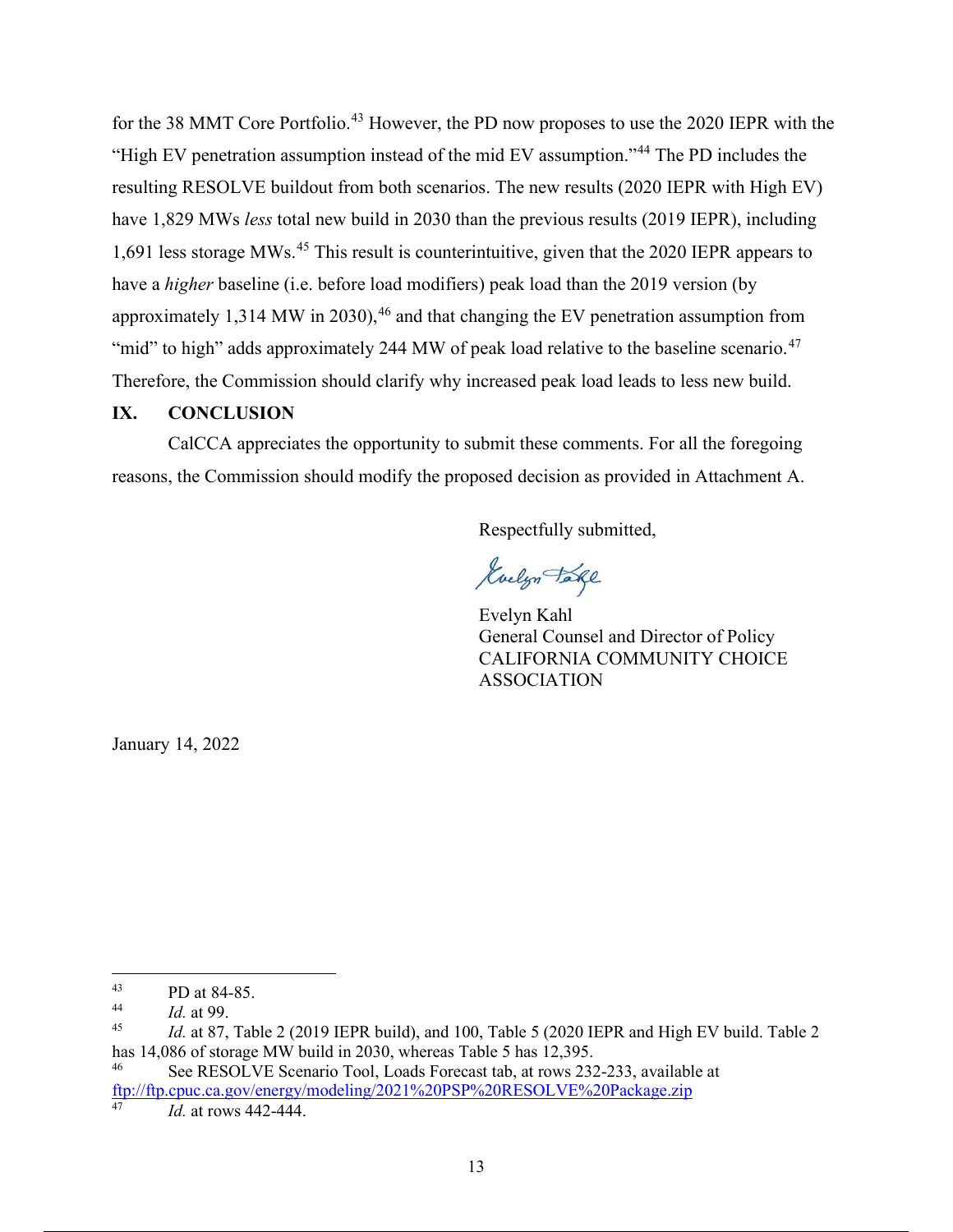# **ATTACHMENT A**

## **PROPOSED MODIFICATIONS TO TEXT IN PD, FINDINGS OF FACT, CONCLUSIONS OF LAW AND ORDERING PARAGRAPHS**

### **MODIFICATIONS TO TEXT OF PD:**

• PD at 95:

Any resources associated with the PSP, or resource attributes thereof, will be expected to be developed by the LSEs. Their procurement will need to match their emissions and reliability responsibilities associated with the PSP by 2030 and in the interim years.

• PD AT 168 (Table):

| Commission staff dissemination<br>of final proposedinputs and<br>assumptions for use in the<br>2022-23 IRP cycle | No later than May 1, 2022                                                                                                                                                                                                    |
|------------------------------------------------------------------------------------------------------------------|------------------------------------------------------------------------------------------------------------------------------------------------------------------------------------------------------------------------------|
| Final Uupdates to certain LSE<br>filing requirements $(e.g., LSE)$<br>GHG planning targets)                      | No later than May 1, 2022                                                                                                                                                                                                    |
| Individual LSE IRP filings                                                                                       | September 1, 2022180 days after Commission staff<br>dissemination of proposed inputs and assumptions<br>for use in the 2022-23 IRP cycle/Updates to certain<br>LSE filing requirements $(e.g., LSE$ GHG planning<br>targets) |

## **FINDINGS OF FACT**

No changes

## **CONCLUSIONS OF LAW**

8. Filing requirements for the next set of individual IRP filings should be based on the PSP adopted in this decision, and the analysis conducted to inform it such as the RESOLVE sensitivity portfolios, with the exception of the 22.5 percent planning reserve margin used to develop the PSP. The next set of individual IRP filings in 2022 will be due 180 days after the Commission provides the planning inputs and assumptions for use in the 2022- 23 IRP cycle and updates to certain LSE filing requirements (*e.g.,* LSE GHG planning targets).